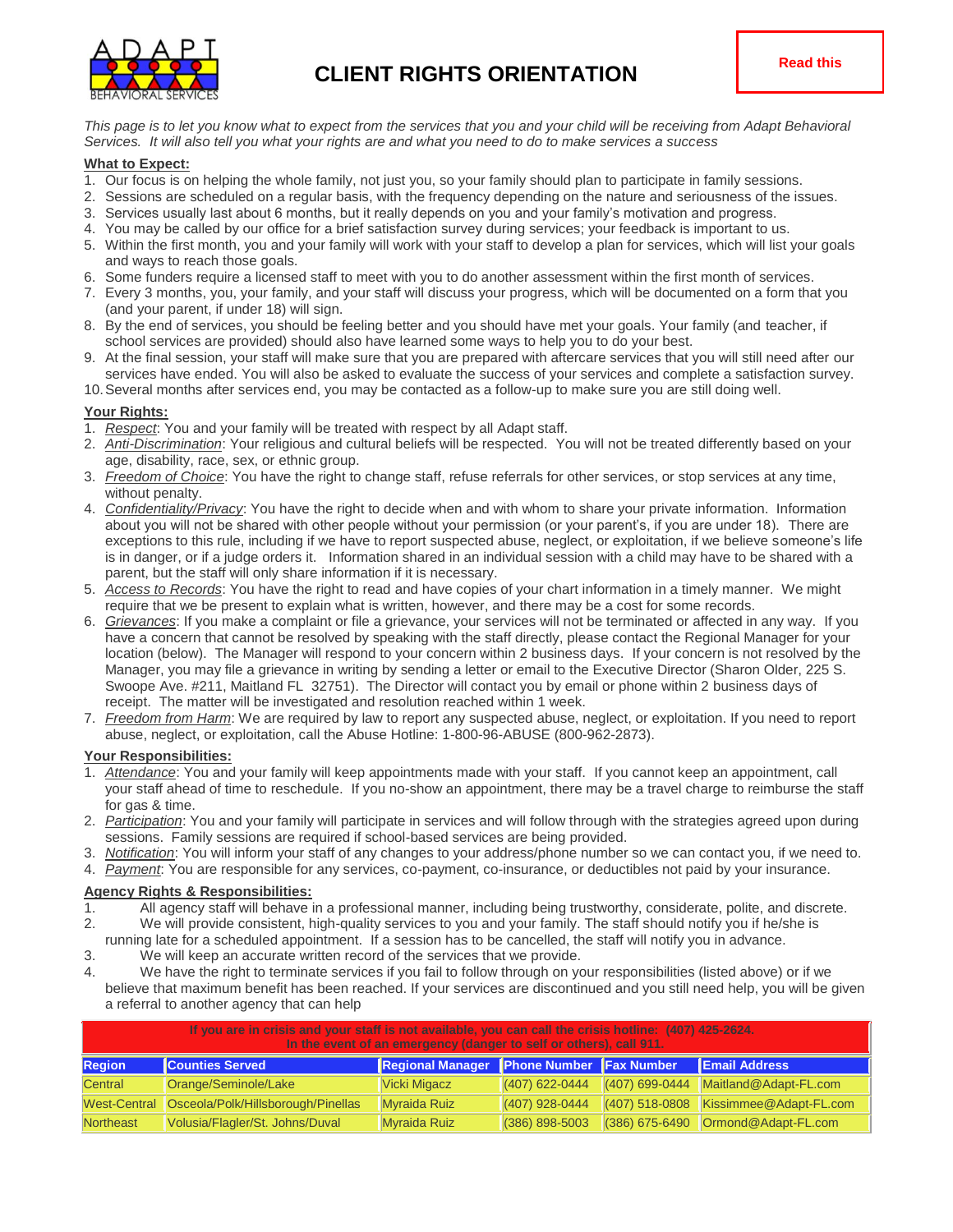

*This page is to let you know some basic information about staying healthy and information about Adapt's health & safety policies and emergency procedures.*

# **Physical & Emotional Wellness:**

- 1. Prevent disease. Wash hands thoroughly with soap BEFORE eating, treating wounds, & putting in contacts, and AFTER using the bathroom, sneezing, & blowing your nose.
- 2. Keep yourself & your home clean: Shower daily & brush your teeth 2x daily. Don't leave trash, dirty dishes, and food out, as these attract bugs, which bring disease.
- 3. Prevent unwanted pregnancies: If you cannot afford or emotionally handle a child right now, get on reliable birth control. Remember it only takes once.
- 4. Prevent sexually transmitted diseases (STD): Most birth control methods do not prevent STDs, so use a condom if you are not 100% sure that your partner is STD-free.
- 5. Sleep well at night: Lack of continuous sleep decreases ability to focus & increases irritability/emotionality. Adults should get 8 hours, high school 8-9 hours, middle school 9-9½ hours, and elementary 10-11 hours.
- 6. Eat a healthy diet: Eat less fast food, snack food, and fried food. Eat more fruits and vegetables. Eat when you are hungry, not because you are bored or stressed.
- 7. Exercise your body. Spend less time sitting. Walk, jog, or bicycle several times per week. Do weight-bearing exercises to preserve bone strength.
- 8. Exercise your brain. Reduce TV and video game time. Read books, magazines or the newspaper. Play cards or board games that make you think. Work the puzzles in the newspaper. Do a jigsaw puzzle.
- 9. Behave in positive ways. Smile more. Compliment others. Socialize with happy people. Do things you enjoy. Talk about positive things more than negative. Remember that happiness is a choice

# **Adapt Health & Safety Policies:**

- 1. Abuse & neglect: All Adapt staff are legally required to report allegations or suspicion of abuse or neglect of children (age 0-17), elderly, or disabled adults.
- 2. Danger to self or others: If an Adapt staff believes that a client or family member is likely seriously harm him/herself or someone else, the staff has a responsibility to protect that person and others from harm. In this case, more secure placement, such as hospitalization may be required on an emergency basis.
- 3. Tobacco: The use of tobacco products is not allowed in our office or office building. Use of tobacco is permitted in designated areas away from the building entrance or stairway. Our staff are not allowed to use tobacco products in the presence of clients or their families.
- 4. Drugs/alcohol: The use of recreational drugs or alcohol prior to or during sessions is not allowed. If an Adapt staff believes that a client or other person present for the session is under the influence of alcohol or drugs, he/she may decide to cancel the session.
- 5. Prescription medication: If a legally prescribed medication taken prior to or during a session impairs the ability of a client or other session participant to benefit from services, the Adapt staff may decide to cancel the session.
- 6. Weapons: Weapons of any kind are not permitted in an Adapt office. During in-home sessions, all firearms must be maintained in a securely locked area.
- 7. Advance Directives: If you have an advance directive, please let your staff know. We will need a copy of this document.

# **Adapt Emergency Procedures:**

- 1. Violent or threatening situations: If a client or other person present for a session becomes violent or threatening, your staff will try to verbally de-escalate him/her. If he/she is unsuccessful and the person continues to present a danger, 911 will be called. Our staff are not permitted to restrain clients or anyone else.
- 2. Medical emergencies: If a medical emergency occurs during a session, your staff will call 911 and follow instructions given.
- 3. Natural disasters: If you or your staff are aware of an incoming natural disaster (e.g., hurricane, tornado, flood), check the National Weather Service and follow their instructions. If the weather service says that it is unsafe to drive, you may need to cancel and reschedule your session. If you are at our office, your staff will stay at the office with you until it is safe to leave. For home visits, your staff may need to remain at your home until the weather clears and it is safe to drive again.
- 4. Power outage: If the electricity in the office goes out for more than 15 minutes, your session will be rescheduled.
- 5. Evacuation: An evacuation diagram with instructions is posted on or beside the exit door. If an evacuation of the office is necessary for safety (e.g., fire), your staff will guide you out of the office and to the meeting area (next to the dumpster). Use the stairs, not the elevator.
- 6. Fire extinguishers & first aid kits: There is a fire extinguisher and first aid kit in each office. Your staff knows where they are.

| . If you are in crisis and your staff is not available, you can call the crisis hotline: $(407)$ 425-2624.<br>In the event of an emergency (danger to self or others), call 911. |                                     |                               |                    |                    |                        |  |  |  |
|----------------------------------------------------------------------------------------------------------------------------------------------------------------------------------|-------------------------------------|-------------------------------|--------------------|--------------------|------------------------|--|--|--|
| <b>Region</b>                                                                                                                                                                    | <b>Counties Served</b>              | Regional Manager Phone Number |                    | <b>IFax Number</b> | <b>IEmail Address</b>  |  |  |  |
| Central                                                                                                                                                                          | Orange/Seminole/Lake                | Vicki Migacz                  | $(407)$ 622-0444   | $(407)$ 699-0444   | Maitland@Adapt-FL.com  |  |  |  |
| <b>West-Central</b>                                                                                                                                                              | Osceola/Polk/Hills-borough/Pinellas | <b>Myraida Valdes</b>         | $(407)$ 928-0444   | $(407)$ 518-0808   | Kissimmee@Adapt-FL.com |  |  |  |
| <b>Northeast</b>                                                                                                                                                                 | Volusia/Flagler/St. Johns/Duval     | <b>Myraida Valdes</b>         | $(386) 898 - 5003$ | (386) 675-6490     | Ormond@Adapt-FL.com    |  |  |  |